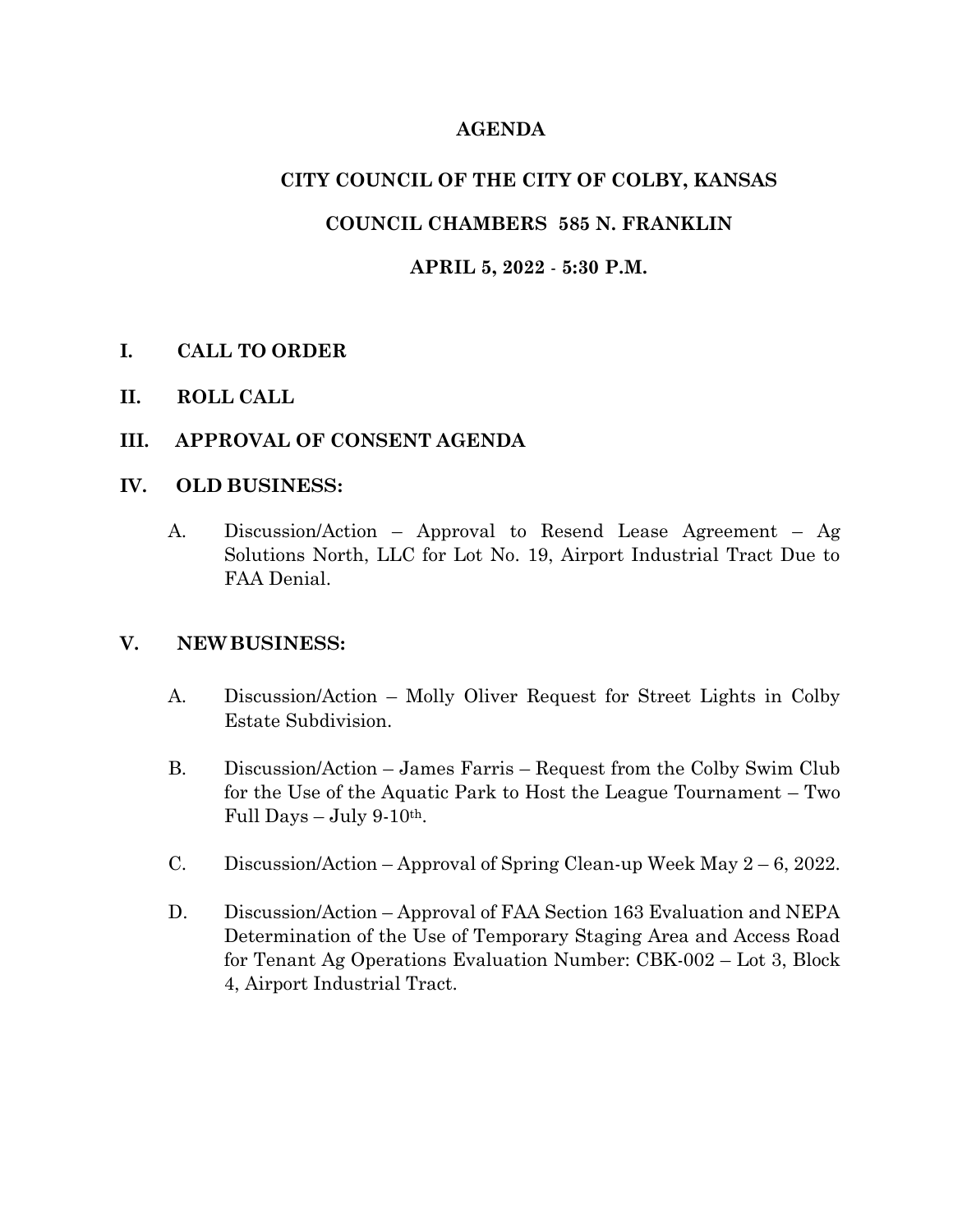- E. Discussion/Action Approval of KDOT Grant Offer AV-2023-15 for the Construction of New Taxiway at CBK in the Amount of \$108,000.00 – City Participation of \$12,000.00 for a Total of \$120,000.00.
- F. Discussion/Action Review the Equipment Needed to Repair the Crosswalk Light Detection System in the Amount of \$20,170.00 plus Freight.
- G. Discussion/Action Review Bid Tabs for the Construction of the Guidance System at the Airport and Award the Project to Atlas Electric for \$255,020.00.
- H. Discussion/Action Approval of the Application of the FAA Grant Agreement to Cover Design, Bidding and Construction Costs in the Amount of \$ 387,000.00 with City Share of \$38,700.00.
- I. Discussion/Action Approval of Garver USA Contract to Provide Construction and Inspection Services in the Amount of \$52,440.00
- J. Discussion/Action Approval of 2023 Communications Contract with Thomas County for 50% of \$338,968.21. Bringing the County Portion to \$169,484.10.
- K. Discussion/Action Approval of Charter Ordinance No. 15 Exempting the City of Colby From the Provisions of K.S.A. 14-111 Relating to the Call of Special Meetings of the Governing Body and Amending Chapter 1, Article 2, Section 1-203(c) of the City of Colby Code.
- L. Discussion/Action Approval of Pay Request No. 1/Final for the CEC-CCC Sidewalk Improvement from Sporer Land Development in the Amount of \$33,870.00.
- M. Discussion/Action Executive Session To Discuss Issues Relating to the Search for a City Manager, Pursuant to the Non-Elected Personnel Exemption, K.S.A 75-4319(b)(1).

## **VI. REPORTS AND DISCUSSIONS:**

A. CBK Airshow June 18th.

## **ADJOURNMENT**